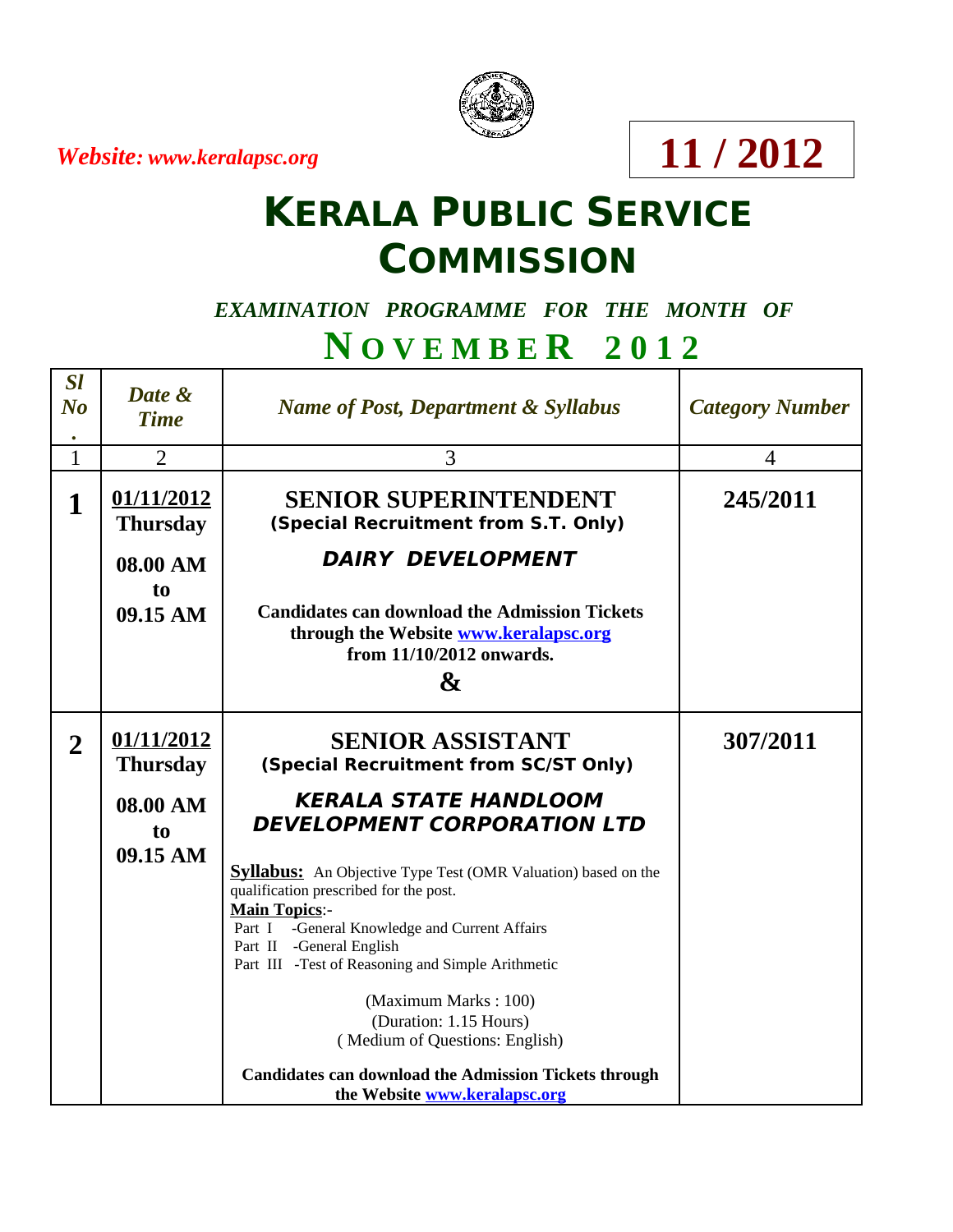#### **from 11/10/2012**

2

## **COMMON TEST FOR SL.NO.1 AND SL.NO. 2 ABOVE**

| 3 | 02/11/2012<br><b>Friday</b><br>08.00 AM<br>t <sub>0</sub><br>09.15 AM | <b>DRAFTSMAN GRADE III/</b><br><b>OVERSEER GRADE III</b><br>(MECHANICAL)<br><b>HARBOUR ENGINEERING</b><br><b>Syllabus:</b> An Objective Type Test (OMR Valuation) based on the<br>qualification prescribed for the post<br>(Maximum Marks: 100)<br>(Duration: 1.15 Hours)<br>(Medium of Questions: English)<br><b>Candidates can download the Admission Tickets through</b><br>the Website www.keralapsc.org<br>from 12/10/2012                                                                                                                                               | 281/2011                                   |
|---|-----------------------------------------------------------------------|-------------------------------------------------------------------------------------------------------------------------------------------------------------------------------------------------------------------------------------------------------------------------------------------------------------------------------------------------------------------------------------------------------------------------------------------------------------------------------------------------------------------------------------------------------------------------------|--------------------------------------------|
| 4 | 03/11/2012<br><b>Saturday</b><br>02.00 PM<br>to<br>03.15 PM           | <b>PRESSMAN</b><br><b>SURVEY AND LAND RECORDS</b><br><b>Syllabus:</b> An Objective Type Test (OMR Valuation) based on<br>the qualification prescribed for the post<br><b>Main Topics:-</b><br>-General Knowledge including Renaissance in Kerala and<br>Part I<br><b>Current Affairs</b><br>Part II -General Science<br>Part III -Simple Arithmetic<br>(Maximum Marks: 100)<br>(Duration: 1.15 Hours)<br>(Medium of Questions: Malayalam, Tamil, Kannada)<br><b>Candidates can download the Admission Tickets through</b><br>the Website www.keralapsc.org<br>from 15/10/2012 | 483/2010<br><b>TVM</b>                     |
| 5 | 07/11/2012<br>Wednesday<br>08.00 AM<br>to<br>09.15 AM                 | <b>L.P. SCHOOL ASSISTANT</b><br>(MALAYALAM MEDIUM)<br><b>EDUCATION (N.C.A. NOTIFICATION)</b><br><b>Syllabus:</b> An Objective Type Test (OMR Valuation) based on<br>the qualification prescribed for the post<br><b>Main Topics:-</b><br>Part.I - General Knowledge  Part II - Social Science<br>Part III- General Science<br>Part IV- Simple Arithmetic<br>Part V-Education and Child Psychology                                                                                                                                                                             | 497/2010<br><b>IDK-Muslim</b><br>PLKD-L.C. |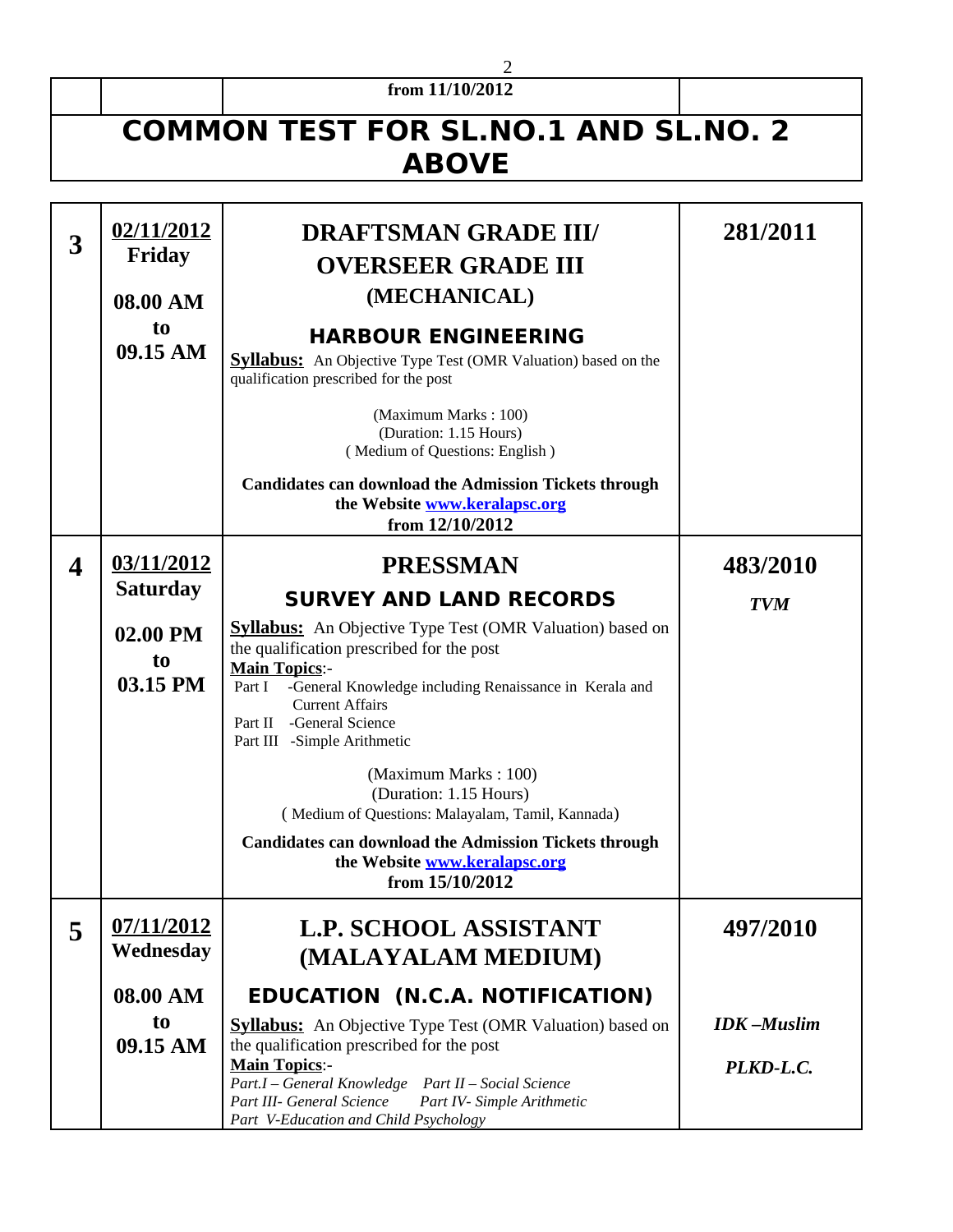|   |                 | 3                                                                                                  |            |
|---|-----------------|----------------------------------------------------------------------------------------------------|------------|
|   |                 | (Maximum Marks: 100)                                                                               |            |
|   |                 | (Duration: 1.15 Hours)<br>(Medium of Questions: Malayalam)                                         |            |
|   |                 |                                                                                                    |            |
|   |                 | <b>Candidates can download the Admission Tickets through</b><br>the Website www.keralapsc.org      |            |
|   |                 | from 17/10/2012                                                                                    |            |
|   |                 |                                                                                                    |            |
|   |                 |                                                                                                    |            |
|   |                 |                                                                                                    |            |
|   | 08/11/2012      |                                                                                                    |            |
| 6 | <b>Thursday</b> | <b>LOWER DIVISION TYPIST</b>                                                                       | 295/2010   |
|   |                 | (Special Recruitment from SC/ST Only)                                                              |            |
|   | 08.00 AM        | <b>VARIOUS</b>                                                                                     |            |
|   | t <sub>0</sub>  | <b>Syllabus:</b> An Objective Type Test (OMR Valuation) based on                                   | <b>PTA</b> |
|   | 09.15 AM        | the qualification prescribed for the post<br><b>Main Topics:-</b>                                  | <b>KKD</b> |
|   |                 | Part I -General Knowledge and Current Affairs                                                      |            |
|   |                 | Part II -Computer Word Processing<br>Part III -Typing and Document Formatting                      |            |
|   |                 |                                                                                                    |            |
|   |                 | (Maximum Marks: 100)<br>(Duration: 1.15 Hours)                                                     |            |
|   |                 | (Medium of Questions: English)                                                                     |            |
|   |                 | <b>Candidates can download the Admission Tickets through</b>                                       |            |
|   |                 | the Website www.keralapsc.org                                                                      |            |
|   |                 | from 18/10/2012                                                                                    |            |
| 7 | 09/11/2012      | <b>BOAT MASTER</b>                                                                                 | 410/2010   |
|   | <b>Friday</b>   |                                                                                                    |            |
|   |                 | <b>KERALA STATE WATER TRANSPORT</b>                                                                |            |
|   | 08.00 AM        | <b>Syllabus:</b> An Objective Type Test (OMR Valuation) based on                                   |            |
|   | to              | the qualification prescribed for the post.                                                         |            |
|   | 09.15 AM        | <b>Main Topics:-</b>                                                                               |            |
|   |                 | Part I - General Knowledge & Current Affairs<br>Part II - Questions based on Boat Master's Licence |            |
|   |                 |                                                                                                    |            |
|   |                 | (Maximum Marks: 100)<br>(Duration: 1.15 Hours)                                                     |            |
|   |                 | (Medium of Questions: Malayalam/Tamil/Kannada)                                                     |            |
|   |                 |                                                                                                    |            |
|   |                 | <b>Candidates can download the Admission Tickets</b><br>through the Website www.keralapsc.org      |            |
|   |                 | from 19/10/2012 onwards.                                                                           |            |
|   |                 |                                                                                                    |            |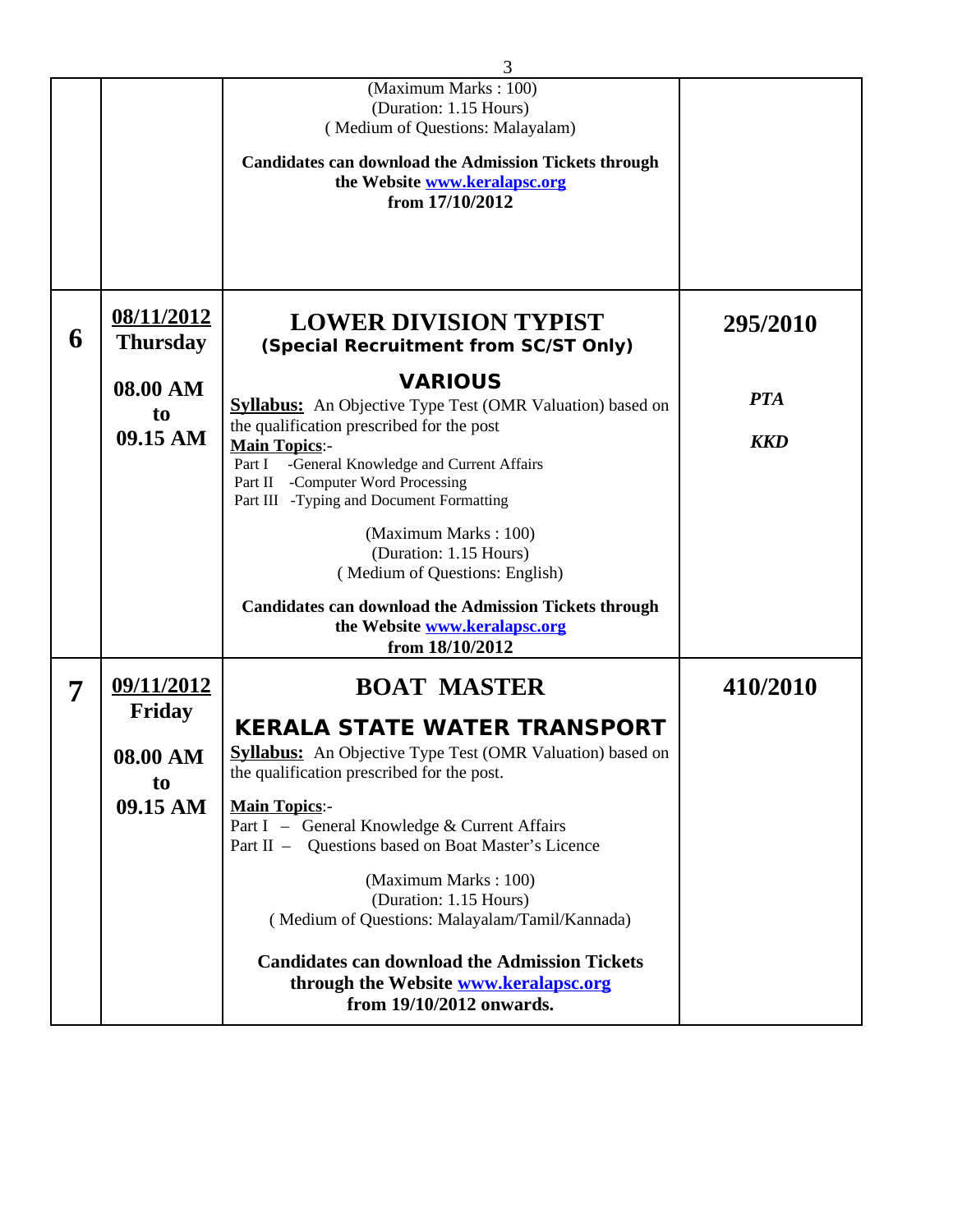|   |                                                             | 4                                                                                                                                                                                                                                                                                                                                                                                                                                                                                                                                                                                                                                                   |                                      |  |
|---|-------------------------------------------------------------|-----------------------------------------------------------------------------------------------------------------------------------------------------------------------------------------------------------------------------------------------------------------------------------------------------------------------------------------------------------------------------------------------------------------------------------------------------------------------------------------------------------------------------------------------------------------------------------------------------------------------------------------------------|--------------------------------------|--|
| 8 | 10/11/2012<br><b>Saturday</b><br>11.00 AM<br>to<br>12.15 PM | <b>ELIGIBILITY TEST FOR THE 'CLASS C'</b><br>(Driver, Attender, Peon, Roneo Operator) EMPLOYEES<br>OF KERALA HEAD LOAD WORKER'S<br><b>WELFARE BOARD FOR</b><br><b>BY TRANSFER APPOINTMENT AS</b><br><b>LOWER DIVISION CLERK</b><br><b>KERALA HEAD LOAD WORKER'S WELFARE</b><br><b>BOARD</b><br><b>Individual Admission Tickets will be issued to the candidates</b><br>by post from $20/10/2012$<br>&                                                                                                                                                                                                                                               | 154/2010                             |  |
| 9 | 10/11/2012<br><b>Saturday</b><br>11.00 AM<br>to<br>12.15 PM | <b>CLERICAL ATTENDER</b><br>(Special Recruitment from SC/ST Only)<br><b>COMMERCIAL TAXES</b><br><b>Syllabus:</b> An Objective Type Test (OMR Valuation) based<br>on the qualification prescribed for the post.<br><b>Main Topics:-</b><br>Part I<br>-General Knowledge including Renaissance in Kerala and<br><b>Current Affairs</b><br>Part II -General English<br>Part III -Simple Arithmetic and Mental Ability<br>(Maximum Marks: 100)<br>(Duration: 1.15 Hours)<br>(Medium of Questions: Malayalam/Tamil/Kannada)<br><b>Candidates can download the Admission Tickets</b><br>through the Website www.keralapsc.org<br>from 20/10/2012 onwards. | 349/2010<br><b>KLM</b><br><b>EKM</b> |  |
|   | <b>COMMON TEST FOR SL.NO.8 AND SL.NO. 9</b><br><b>ABOVE</b> |                                                                                                                                                                                                                                                                                                                                                                                                                                                                                                                                                                                                                                                     |                                      |  |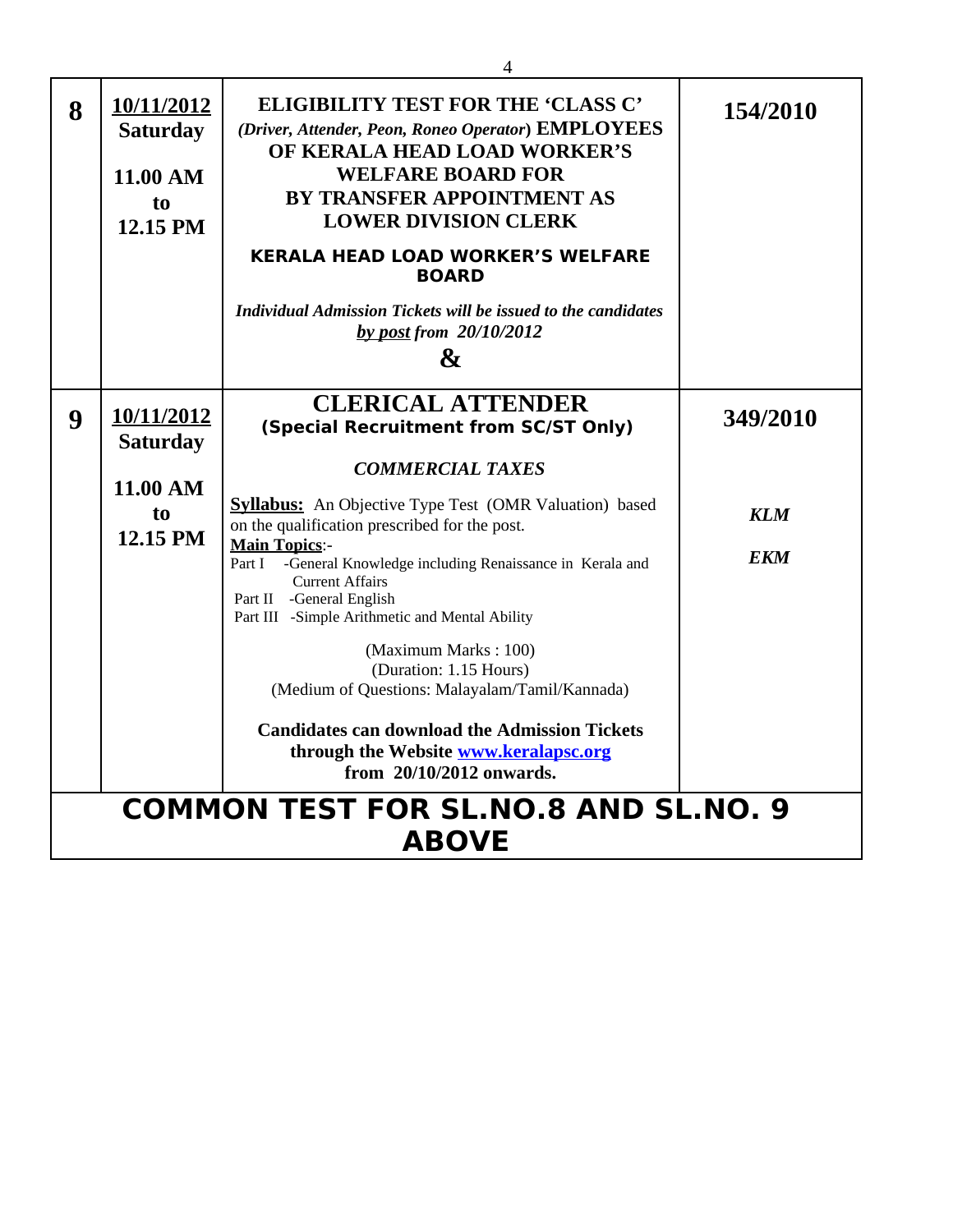|           |                                     | 5                                                                                                                                      |             |
|-----------|-------------------------------------|----------------------------------------------------------------------------------------------------------------------------------------|-------------|
| <b>10</b> | 14/11/2012<br>Wednesday<br>08.00 AM | <b>VOCATIONAL TEACHER -</b><br><b>GENERAL INSURANCE</b><br><b>VOCATIONAL HIGHER SECONDARY</b><br><b>EDUCATION</b>                      | 193/2011    |
|           | t <sub>0</sub>                      |                                                                                                                                        |             |
|           | 09.15 AM                            | <b>Syllabus:</b> An Objective Type Test (OMR Valuation) based on<br>the qualification prescribed for the post. viz. M.Com              |             |
|           |                                     | (Maximum Marks: 100)<br>(Duration: 1.15 Hours)<br>(Medium of Questions: English)                                                       |             |
|           |                                     | <b>Candidates can download the Admission Tickets through</b><br>the Website www.keralapsc.org<br>from 25/10/2012                       |             |
|           | 15/11/2012                          | <b>DEMONSTRATOR IN</b>                                                                                                                 | 90/2011     |
| 11        | <b>Thursday</b>                     | <b>INSTRUMENT TECHNOLOGY</b>                                                                                                           |             |
|           |                                     |                                                                                                                                        |             |
|           | 08.00 AM                            | <b>TECHNICAL EDUCATION</b>                                                                                                             |             |
|           | to                                  | <b>Syllabus:</b> An Objective Type Test (OMR Valuation) based on                                                                       |             |
|           | 09.15 AM                            | the qualification prescribed for the post.                                                                                             |             |
|           |                                     | (Maximum Marks: 100)                                                                                                                   |             |
|           |                                     | (Duration: 1.15 Hours)<br>(Medium of Questions: English)                                                                               |             |
|           |                                     | <b>Candidates can download the Admission Tickets through</b>                                                                           |             |
|           |                                     | the Website www.keralapsc.org                                                                                                          |             |
|           |                                     | from 25/10/2012                                                                                                                        |             |
| 12        | 16/11/2012                          | <b>LIBRARIAN</b>                                                                                                                       | 58/2011     |
|           | <b>Friday</b>                       | <b>PANCHAYAT</b>                                                                                                                       |             |
|           | 08.00 AM<br>t <sub>0</sub>          | <b>Syllabus:</b> An Objective Type Test (OMR Valuation) based<br>on the qualification prescribed for the post.<br><b>Main Topics:-</b> | EKM         |
|           | 09.15 AM                            | -General Knowledge including Renaissance in Kerala and<br>Part I<br><b>Current Affairs</b>                                             | <b>MLPM</b> |
|           |                                     | Part II -Questions based on Library Science Certificate Course                                                                         |             |
|           |                                     | (Maximum Marks: 100)<br>(Duration: 1.15 Hours)<br>(Medium of Questions: English)                                                       | <b>TSR</b>  |
|           |                                     | <b>Candidates can download the Admission Tickets</b><br>through the Website www.keralapsc.org<br>from 27/10/2012 onwards.              |             |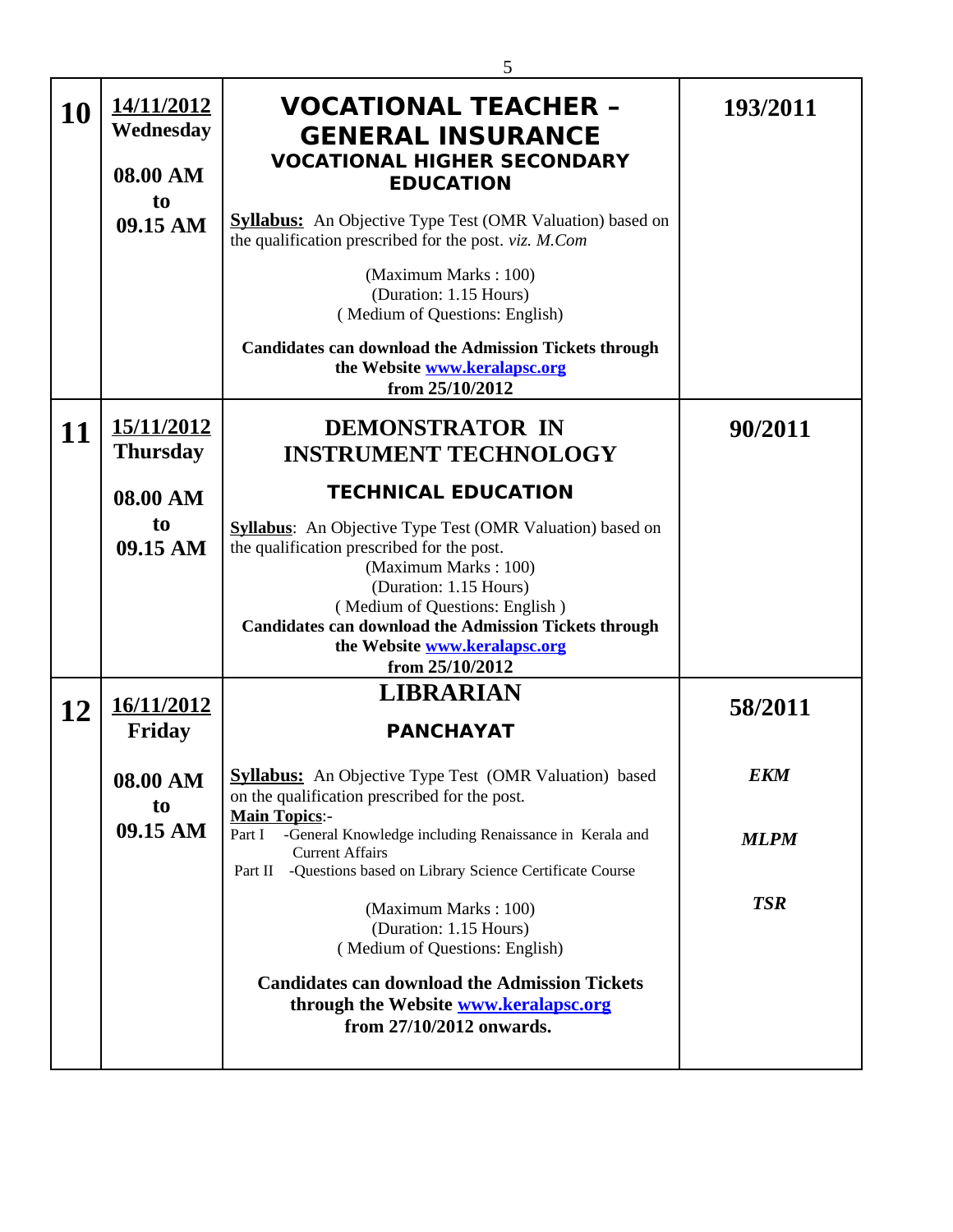|    |                                          | 6                                                                                                                                                                                                                                                                                                                           |          |
|----|------------------------------------------|-----------------------------------------------------------------------------------------------------------------------------------------------------------------------------------------------------------------------------------------------------------------------------------------------------------------------------|----------|
| 13 | 17/11/2012<br><b>Saturday</b>            | <b>JUNIOR INSTRUCTOR</b><br>(MECHANIC RADIO & TELEVISION)                                                                                                                                                                                                                                                                   | 5/2011   |
|    | 08.00 AM<br>t <sub>0</sub><br>09.15 AM   | <b>INDUSTRIAL TRAINING</b><br><b>Syllabus:</b> An Objective Type Test (OMR Valuation) based<br>on the qualification prescribed for the post.<br>(Maximum Marks: 100)<br>(Duration: 1.15 Hours)<br>(Medium of Questions: English)                                                                                            |          |
|    |                                          | <b>Candidates can download the Admission Tickets</b><br>through the Website www.keralapsc.org<br>from 27/10/2012 onwards.                                                                                                                                                                                                   |          |
| 14 | 20/11/2012<br><b>Tuesday</b><br>08.00 AM | <b>CARETAKER</b><br><b>KERALA STATE FILM DEVELOPMENT</b><br><b>CORPORATION LIMITED</b>                                                                                                                                                                                                                                      | 465/2010 |
|    | to<br>09.15 AM                           | <b>Syllabus:</b> An Objective Type Test (OMR Valuation) based on<br>the qualification prescribed for the post                                                                                                                                                                                                               |          |
|    |                                          | <b>Main Topics:-</b><br>-General Knowledge and Current Affairs<br>Part I<br>-Questions based on the experience in the plantation,<br>Part II<br>tapping and maintenance of rubber trees and processing of<br>latex.<br>(Maximum Marks: 100)<br>(Duration: 1.15 Hours)<br>(Medium of Questions: Malayalam / Tamil / Kannada) |          |
|    |                                          | <b>Candidates can download the Admission Tickets through</b><br>the Website www.keralapsc.org<br>from 30/10/2012                                                                                                                                                                                                            |          |
| 15 | 21/11/2012<br>Wednesday                  | <b>SECURITY GUARD</b><br>TRACO CABLE COMPANY LTD.                                                                                                                                                                                                                                                                           | 469/2010 |
|    | 08.00 AM<br>t <sub>0</sub>               | <b>Syllabus:</b> An Objective Type Test (OMR Valuation) based on<br>the qualification prescribed for the post.<br><b>Main Topics:-</b>                                                                                                                                                                                      |          |
|    | 09.15 AM                                 | Part I - General Knowledge including Renaissance in Kerala &<br><b>Current Affairs</b><br>Part II - Questions based on Driving<br>(Maximum Marks: 100)                                                                                                                                                                      |          |
|    |                                          | (Duration: 1.15 Hours)<br>(Medium of Questions: Malaylam/Tamil/Kannada)<br><b>Candidates can download the Admission Tickets through</b>                                                                                                                                                                                     |          |
|    |                                          | the Website www.keralapsc.org<br>from 31/10/2012                                                                                                                                                                                                                                                                            |          |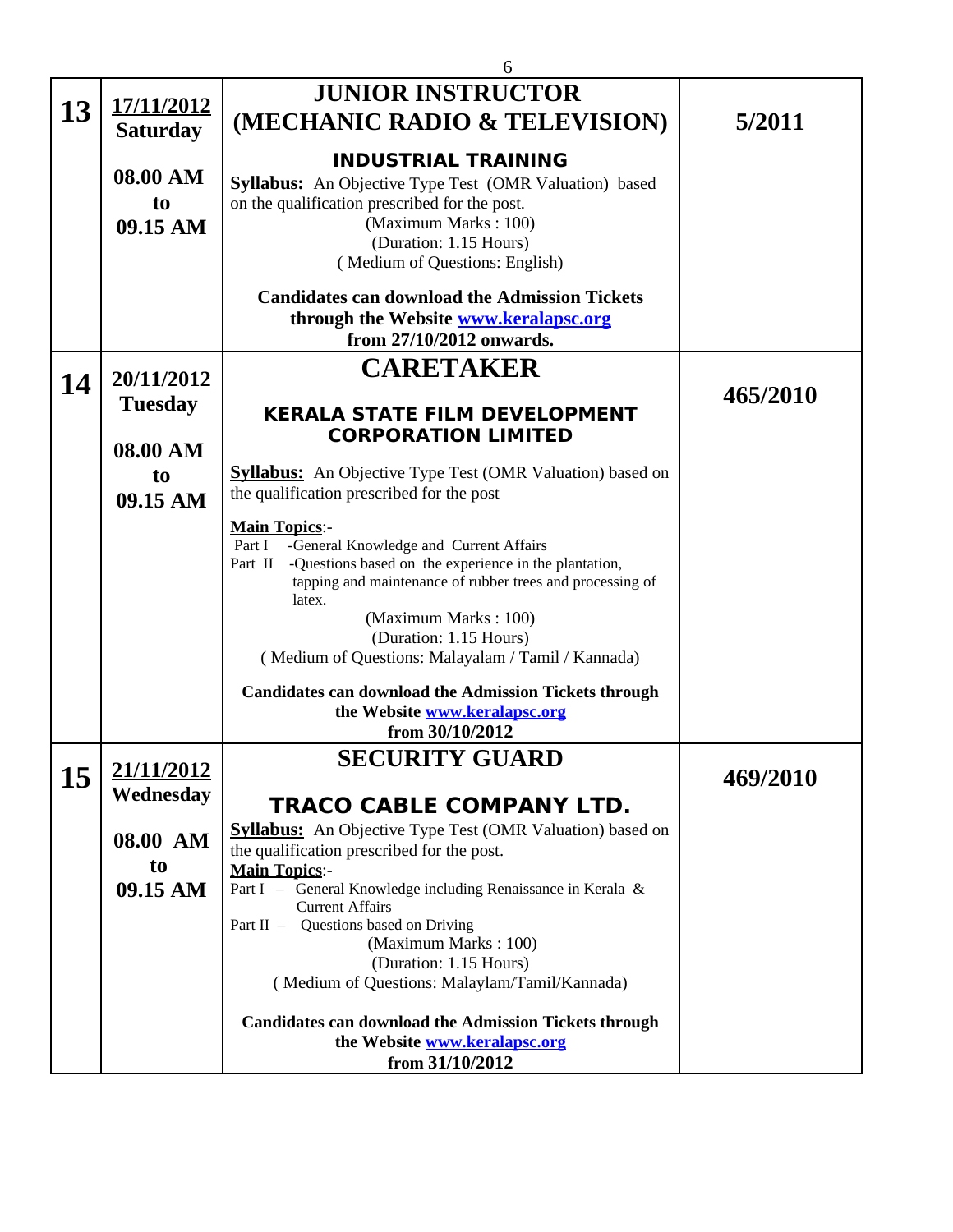| 16 | 22/11/2012<br><b>Thursday</b><br>08.00 AM<br>to<br>09.15 AM       | <b>JUNIOR INSTRUCTOR (D/MECH)</b><br><b>INDUSTRIAL TRAINING</b><br><b>Syllabus:</b> An Objective Type Test (OMR Valuation) based on<br>the qualification prescribed for the post.<br>(Maximum Marks: 100)<br>(Duration: 1.15 Hours)<br>(Medium of Questions: English)<br><b>Candidates can download the Admission Tickets through</b><br>the Website www.keralapsc.org<br>from 01/11/2012                                                                                                                                                                                                         | 91/2011                              |
|----|-------------------------------------------------------------------|---------------------------------------------------------------------------------------------------------------------------------------------------------------------------------------------------------------------------------------------------------------------------------------------------------------------------------------------------------------------------------------------------------------------------------------------------------------------------------------------------------------------------------------------------------------------------------------------------|--------------------------------------|
| 17 | 28/11/2012<br>Wednesday<br>08.00 AM<br>t <sub>0</sub><br>09.15 AM | <b>CONFIDENTIAL ASSISTANT</b><br><b>GRADE II</b><br>(Special Recruitment from SC/ST Only)<br><b>VARIOUS</b><br><b>Syllabus:</b> An Objective Type Test (OMR Valuation) based on<br>the qualification prescribed for the post<br><b>Main Topics:-</b><br>-General Knowledge and Current Affairs<br>Part I<br>Part II -Computer Word Processing<br>Part III -Typing and Document Formatting<br>(Maximum Marks: 100)<br>(Duration: 1.15 Hours)<br>(Medium of Questions: English)<br><b>Candidates can download the Admission Tickets through</b><br>the Website www.keralapsc.org<br>from 07/11/2012 | 119/2011<br><b>EKM</b><br><b>KKD</b> |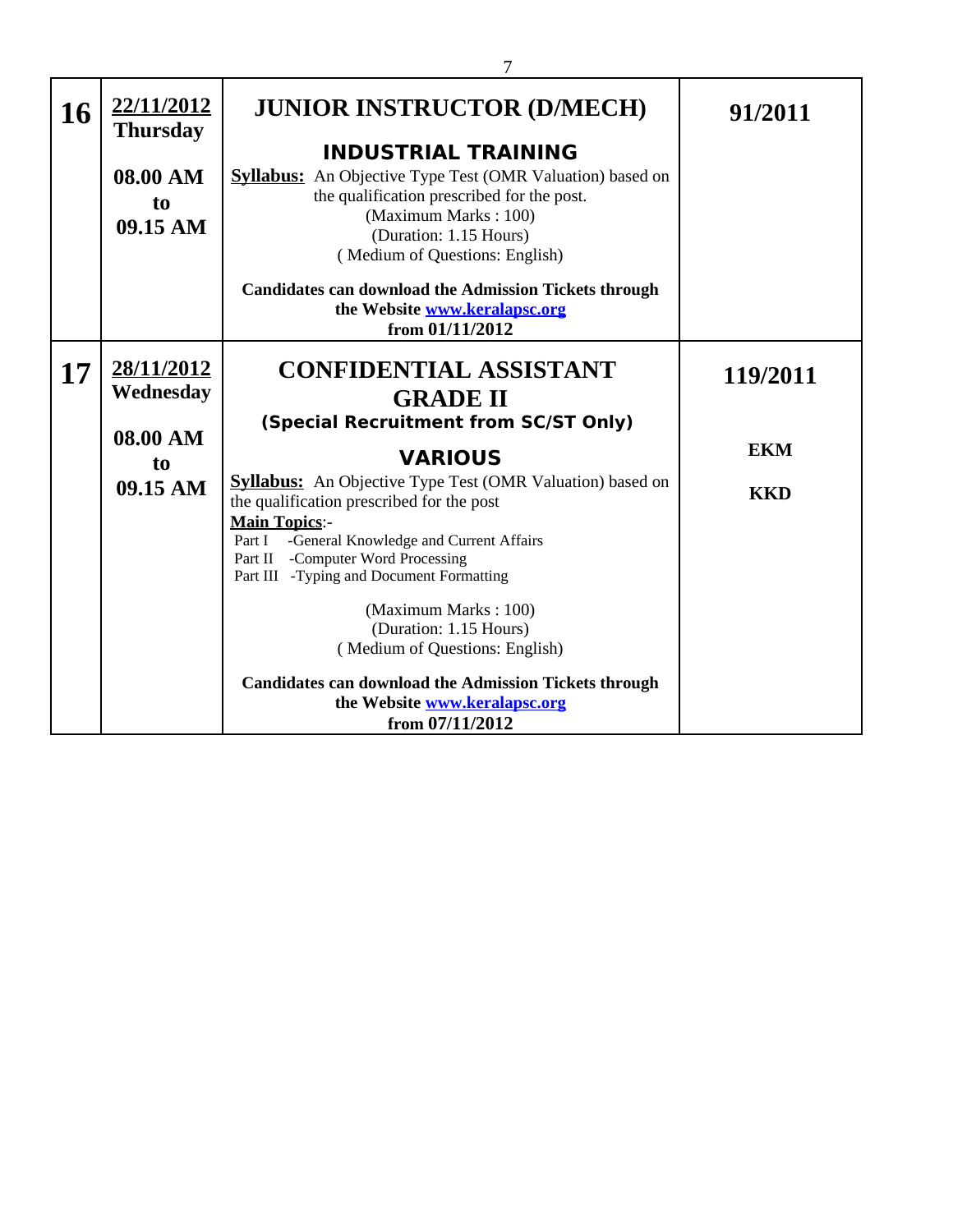| 18       | 29/11/2012<br><b>Thursday</b>          | <b>U.P. SCHOOL ASSISTANT</b><br>(MALAYALAM MEDIUM)                                                                                                                         | 249/2012                               |
|----------|----------------------------------------|----------------------------------------------------------------------------------------------------------------------------------------------------------------------------|----------------------------------------|
|          | 08.00AM<br>t <sub>o</sub><br>09.15AM   | (Special Recruitment for Physically Disabled<br>Persons belonging to Blind, partially Blind,<br><b>Partially Deaf and Orthopaedically Handicapped</b><br>categories only.) | <b>TVM</b><br><b>KLM</b><br><b>PTA</b> |
|          |                                        | <b>EDUCATION</b>                                                                                                                                                           | <b>ALP</b><br><b>KTM</b>               |
|          |                                        | <b>Syllabus:</b> An Objective Type Test (OMR Valuation) based on<br>the qualification prescribed for the post.                                                             | <b>IDK</b><br><b>EKM</b>               |
|          |                                        | <b>Main Topics:-</b><br>Part I - General Knowledge and Current Affairs<br>Part II - General Science<br>(a) Physics (b) Chemistry (c) Biology                               | <b>TSR</b><br><b>PKD</b>               |
|          |                                        | Part III - Social Science<br>(a) History (b) Geography<br>Part IV - Simple Arithmetic<br>Part V- General English                                                           | <b>MPM</b><br><b>KKD</b><br><b>WYD</b> |
|          |                                        | Part VI- Educational Child Psychology<br>Part I to V : SSLC Standard<br>Part VI : TTC Standard                                                                             | <b>KNR</b><br><b>KGD</b>               |
|          |                                        | (Maximum Marks: 100)<br>(Duration: 1.15 Hours)<br>(Medium of Questions: Malaylam)                                                                                          |                                        |
|          |                                        | <b>Candidates can download the Admission Tickets through</b><br>the Website www.keralapsc.org<br>from 08/11/2012                                                           |                                        |
| 19<br>≖∪ | 30/11/2012<br>Friday                   | <b>DRAFTSMAN GRADE I/OVERSEER</b><br><b>GRADE I (MECHANICAL)</b>                                                                                                           | 411/2011                               |
|          | 08.00 AM<br>t <sub>0</sub><br>09.15 AM | <b>HARBOUR ENGINEERING</b>                                                                                                                                                 |                                        |
|          |                                        | <b>Syllabus:</b> An Objective Type Test (OMR Valuation) based on<br>the qualification prescribed for the post                                                              |                                        |
|          |                                        | (Maximum Marks: 100)<br>(Duration: 1.15 Hours)<br>(Medium of Questions: English)                                                                                           |                                        |
|          |                                        | <b>Candidates can download the Admission Tickets through</b><br>the Website www.keralapsc.org<br>from 09/11/2012                                                           |                                        |